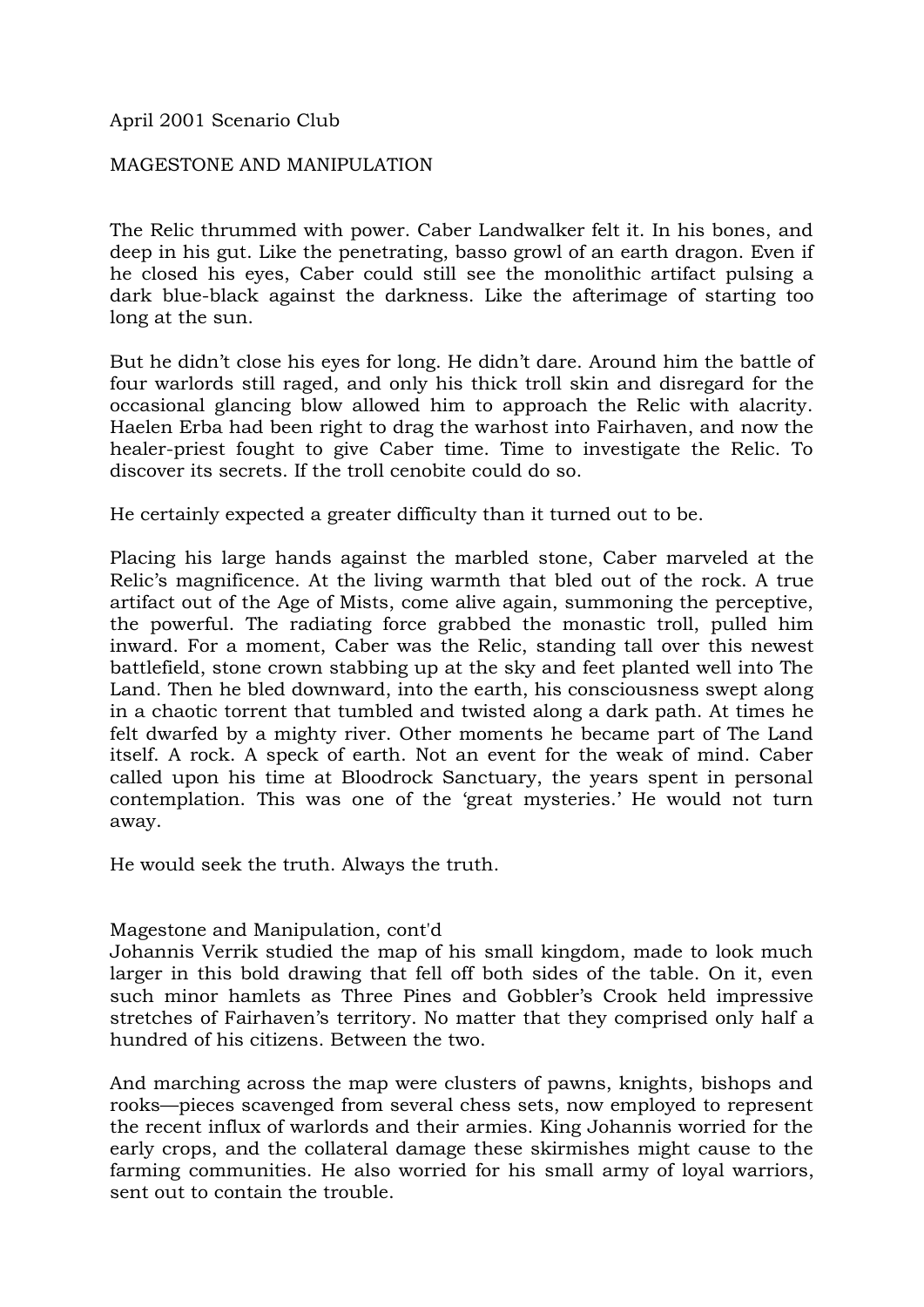But Magestone? A possibly untapped source? That would be more than they could handle.

"You are certain of these reports?" he asked, more for the sake of killing the silence than with any doubts.

Still, Magus Roquan did not answer quickly. He always gave the King of Fairhaven a deliberated answer. "Yes, Sire. The Relic is an ancient beacon tied into the leylines. When a large deposit of magestone forms, the leylines shift and the Relic summons attention. If approached by a strong mind it attempts to show a path."

"But Jans Zubrek did not fight at the Relic." Johannis nodded at the black bishop near his border. "He is heading straight for the old stripmines…" The import of what he was saying sunk in slowly. "He knew?" A pause, considering. "The Guild knew." Of course they did. When it came to magestone, their records would be most complete.

Roquan nodded. "We felt the Summons and researched the Relic from our histories. I was commanded to reveal nothing, Sire. I am sorry. And I would recommend that you do not challenge the Guild. Stay out of the way of Jans Zubrek."

"This is still my kingdom, and your place here is rigidly defined," Johannis said, automatically placing his advisor in the camp of the Atlantis Guild. Then he relented, slightly. For all the benefits he enjoyed as a protectorate of the empire, including their guarantee of his mostly-autonomous rule, standing in between the Guild and a source of magestone could only bring ruin on him and his people. Especially when he was effectively under invasion.

"The resources of Fairhaven are not to be stripped away without compensation," he said guardedly. "The forms must be obeyed." He saw Roquan's subtle nod of encouragement. "I will send my son to Jans Zubrek. Aaron will act as liaison, and when the time is right we can demand restitution." But then he again cast a worried eye toward the map, and the path his son would have taken toward the neighboring kingdom of Duncastor. Right into the teeth of several warhosts. "If he can still be located."

\* \* \*

Face down in the sour mud, choking on the foul scent of blood mixed with earth, Aaron Verrik felt rough hands at his side, pulling his arms together. Leather straps bit into his wrists, which was nothing next to the pain pounding into the side of his head. It felt as if his skull had been caved. Against the back of his eyelids, he replayed over and over the memory of a large ax chopping at his head. He couldn't recall if it had been the blade or the butt swinging in, so the weapon was reduced to a gray blur.